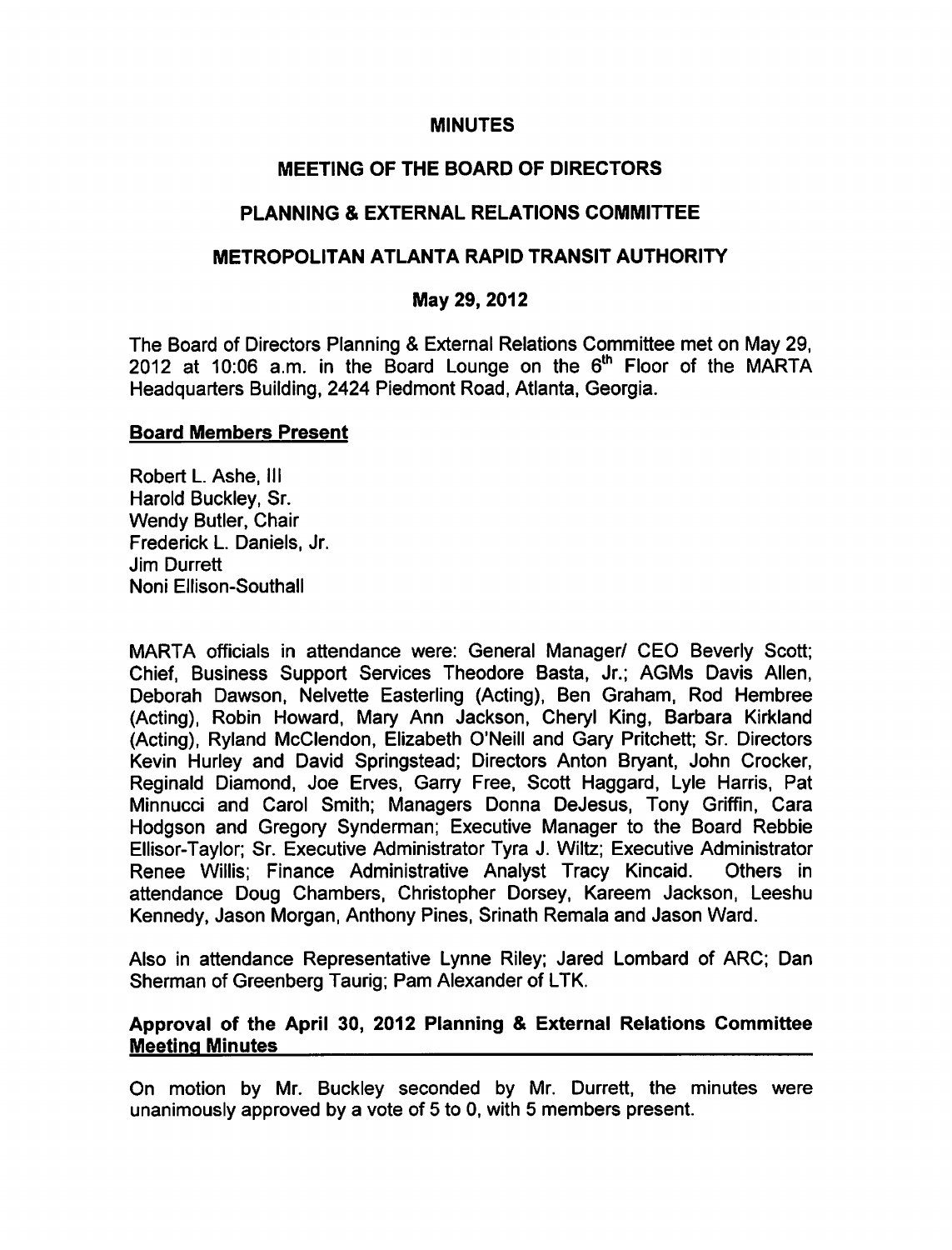# Briefing – Existing MARTA Transit Oriented Development (TOD)

Mr. Crocker briefed the Committee on MARTA's existing Transit Oriented Development (TOD).

Historical Overview

- Five station areas have active ground leases
- First agreement in 1983
- Most signed after 2000 FTA Changed Joint
- Development Policy in 1997 to encourage joint development  $\bullet$
- Six one-time cash transactions in 2000  $\bullet$
- Have identified \$130 million in capital improvements to support joint development
- 2010 MARTA Board of Directors adopted TOD Guidelines
	- o Directly states a preference for ground leases rather than sales

### Existing / Active TODs

- Arts Center Station / One Atlantic Center
	- Major Office Building located south of station at 14th and West Peachtree
	- Executed 49-Year Lease in 1983 With Extensions (99-Yr)
	- 1,000,000 SF- 50 Story, Class
	- Built in 1987 on 3.08 Acres
	- o Initial Lease Term Expires in 2033
	- $\circ$  FY 2012 Annual Ground Rent = \$1,383 Million
- Lenox Station / Resurgens Plaza
	- Major office building located above northern end of station
	- Executed 60-Year Lease in 1984
	- 400,000 S.F. Office (Vertical Air-Rights)
	- 1.63 Acres
	- Option to Purchase Air Rights in 2044
	- $\circ$  Annual Ground Rent = \$239,136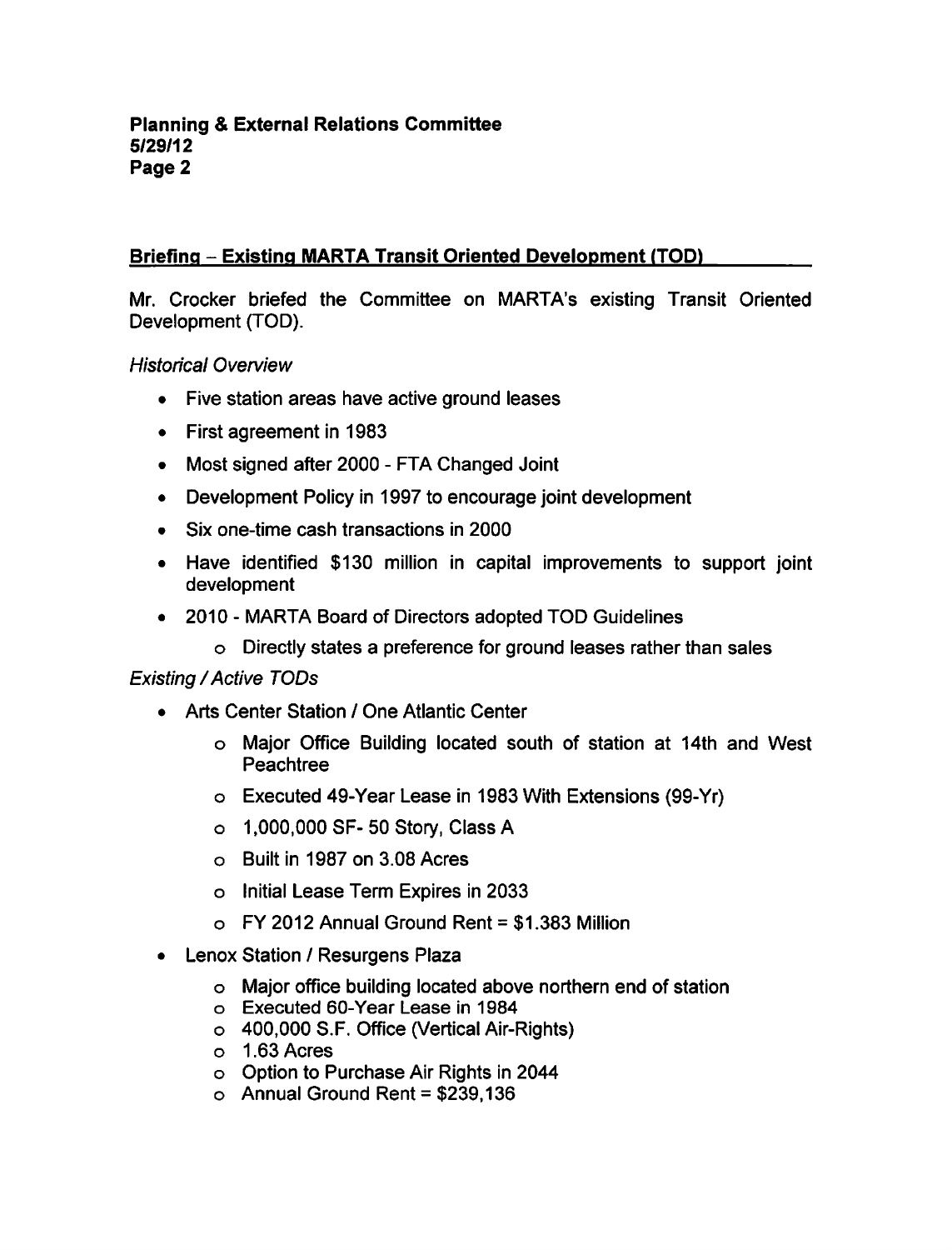- Medical Center Station St Joseph's Hospital  $\bullet$ 
	- Medical Office Building located east adjacent to station entrance
	- Executed 99-Year Lease in 2001
	- o Phase I Office Completed in 2003
	- \$3.6 Million Capital Event Payment to MARTA in 2006
	- $\circ$  FY 2012 Anticipated Annual Ground Rent = \$344,100
	- o Identified Approximately \$5.3M in capital improvements
- Abernathy Park & Ride Ackerman Development
	- o Former Park & Ride Located at Abernathy Road and GA 400
	- Executed 99-Year Lease in 2002
	- Original Master Plan/Design:
		- 570,000 S.F. Office, 225 Room Hotel & 150-Residential
		- Multifamily Land sold in  $2006 = $1.4M$  to MARTA  $\blacksquare$
	- \$80,300 Annual Ground Rent to MARTA
	- o Identified \$1.8M in Capital Improvements
- Chamblee Station Townhomes on Chalfont
	- 1.5 Acres sold to NSC Investments In 2003
	- $\circ$  Sales proceeds = \$510,000 to MARTA
	- 25 Townhomes completed in 2005
- Lakewood/Ft. McPherson Columbia Sylvan Hills
	- 192 Unit Apartments located east of Station completed in 2008
	- Intergovernmental Agreement (IGA) with Atlanta Development Authority, URFA & Columbia Residential
	- $\circ$  Land Sale Proceeds = \$992,000 (2005)
	- $\circ$  Identified \$3.6 million in Capital Improvements including a new elevator and ramp on east Pedestrian Bridge
		- URFA Contributed \$450,000 towards improvements
- Sandy Springs Kessler Hotel
	- Land sale of approximately 0.3 acres in 2006 for \$235,000
	- o Adjacent property was to be developed as a hotel sale was to construct a covered walkway from station to hotel
	- Hotel not constructed, but land still owned by hotel developer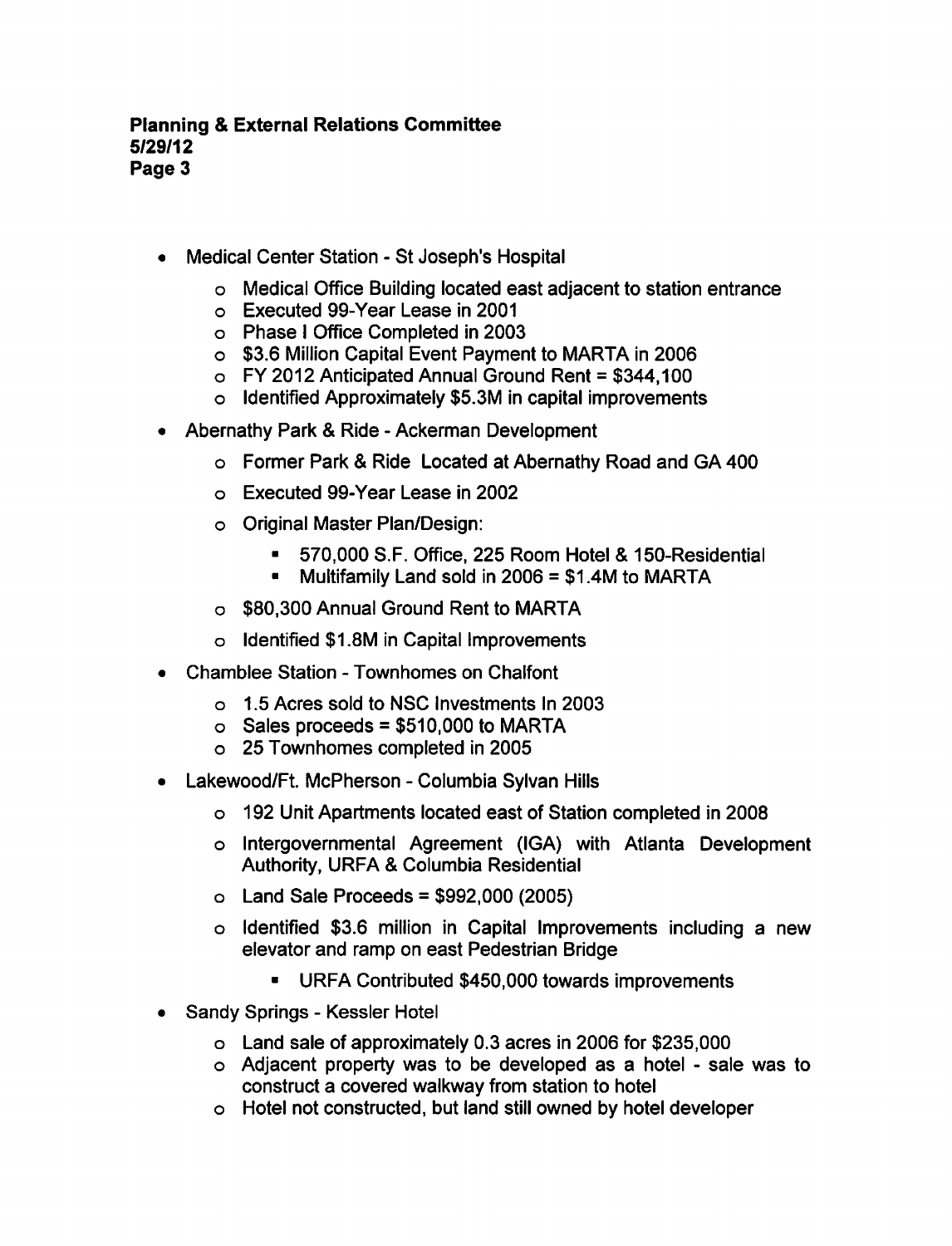- Lindbergh Station Lindbergh City Center  $\bullet$ 
	- Completed to date:
		- 909,391 sq. ft. AT&T Office Building
		- **364 apartments Uptown Square**
		- 67,000 sq. ft. HTI building
		- **205,000 sq. ft. of retail**
		- 352 apartments Eon at Lindbergh
	- Composed of several different Ground Leases and Land Sales
	- Coordinated with the 2000 Bellsouth "Metro Plan" consolidating facilities
	- MARTA Police responsible for security in common areas
	- Identified \$120M in Capital Improvements
		- **\*** \$77M for parking decks
		- **\*** \$43M in station reconstruction
	- $\circ$  FY 2012 anticipated Lease Revenue = \$2.7M
	- Received \$8.426M in related land sales
	- Timeline
		- Conceptualized in 1997  $\blacksquare$
		- RFP 1997/1998
		- Selected team in 1998
		- Neighborhood Agreement 1999
		- Development Agreement 2000  $\blacksquare$
	- Components
		- Office AT&T Towers  $\blacksquare$
		- $\blacksquare$ Retail
			- Master Retail  $\qquad \qquad -$
			- AT&T Retail  $\overline{\phantom{0}}$
		- Apartments  $\blacksquare$ 
			- Uptown Square  $\frac{1}{2}$
			- Eon $\overline{\phantom{0}}$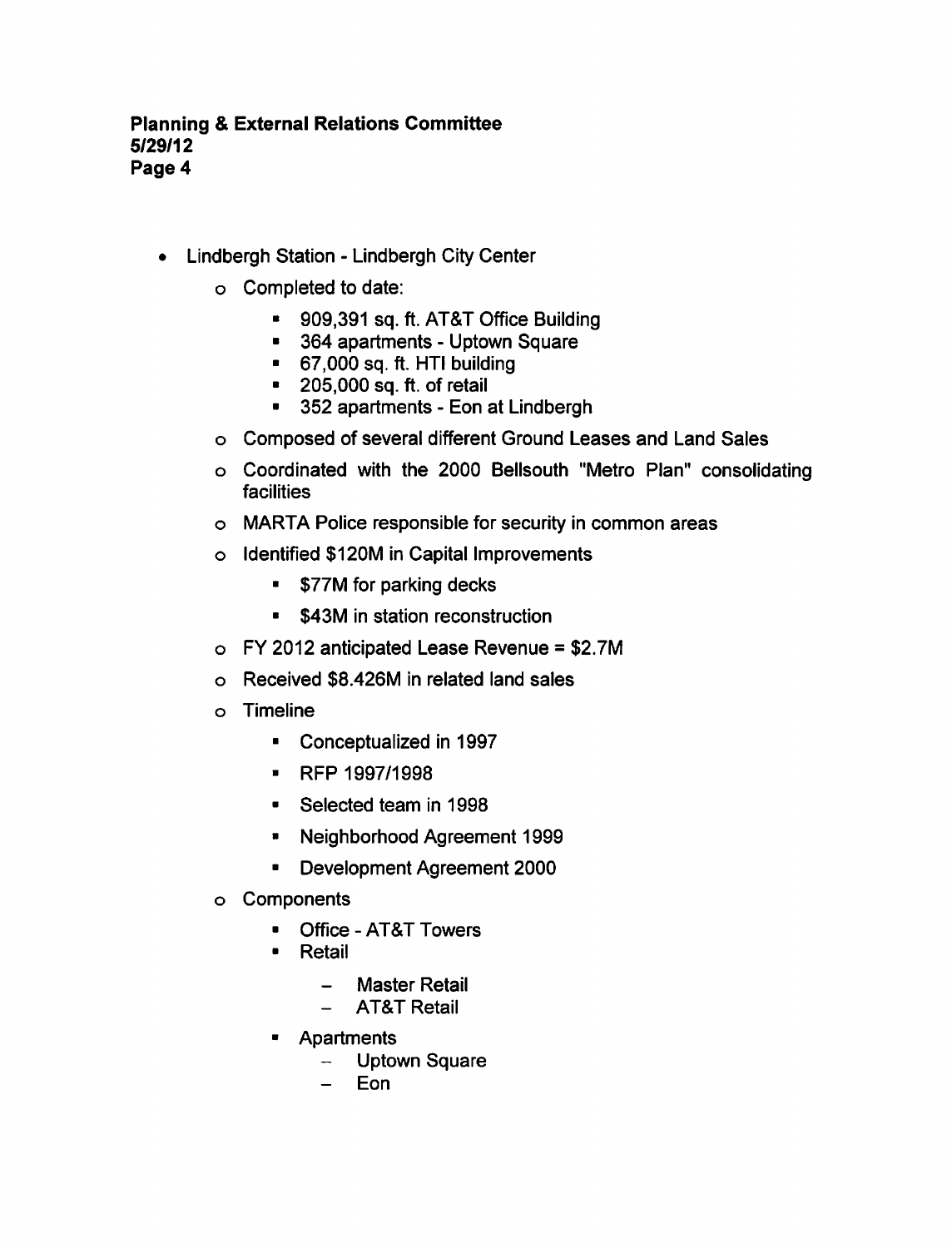- Bellsouth "Metro Plan" parking spaces at four locations  $\blacksquare$ and one land sale
- Annual Revenues
	- $\blacksquare$ Executed AT&T 99-year lease in 2000
		- AT&T 909,391 RSF Office Facility with Ground Level Retail
		- FY 2012 Revenue \$1.3M with 10 year adjustments
	- $\blacksquare$  2006 Master Retail Agreement with Carter & Associates  $\blacksquare$ FY 2012 Ground Rent \$487,000
	- **Residential**  $\blacksquare$ 
		- 99 Year Ground Lease 2004
		- Uptown Square Apartments
			- FY 2012 Revenues \$322,000
		- $-$  Eon Condo Sale 2006, converted to Apartments = \$4.576M
	- Parking (2003) and Deck 2 (2003) Agreements with Carter = FY 2012 Ground Rent \$253,375
- AT&T Remote Satellite Parking Decks
	- $\blacksquare$ AT&T/BellSouth Metro Plan - As part of the overall AT&T Office Development at Lindbergh a metro plan was developed to include satellite decks to encourage AT&T employees to park off-site and take MARTA
	- **E** Location and FY 2012 Revenues
		- North Springs Station w/Business Center \$99,592
		- College Park Station w/Business Center \$90,456
		- Doraville Station w/Business Center \$46,970
		- Indian Creek Station Surface Parking & Business Center \$ 27,946
		- Total Revenues \$264,964
	- Land Sale at North Avenue Station in 2000 S3.85M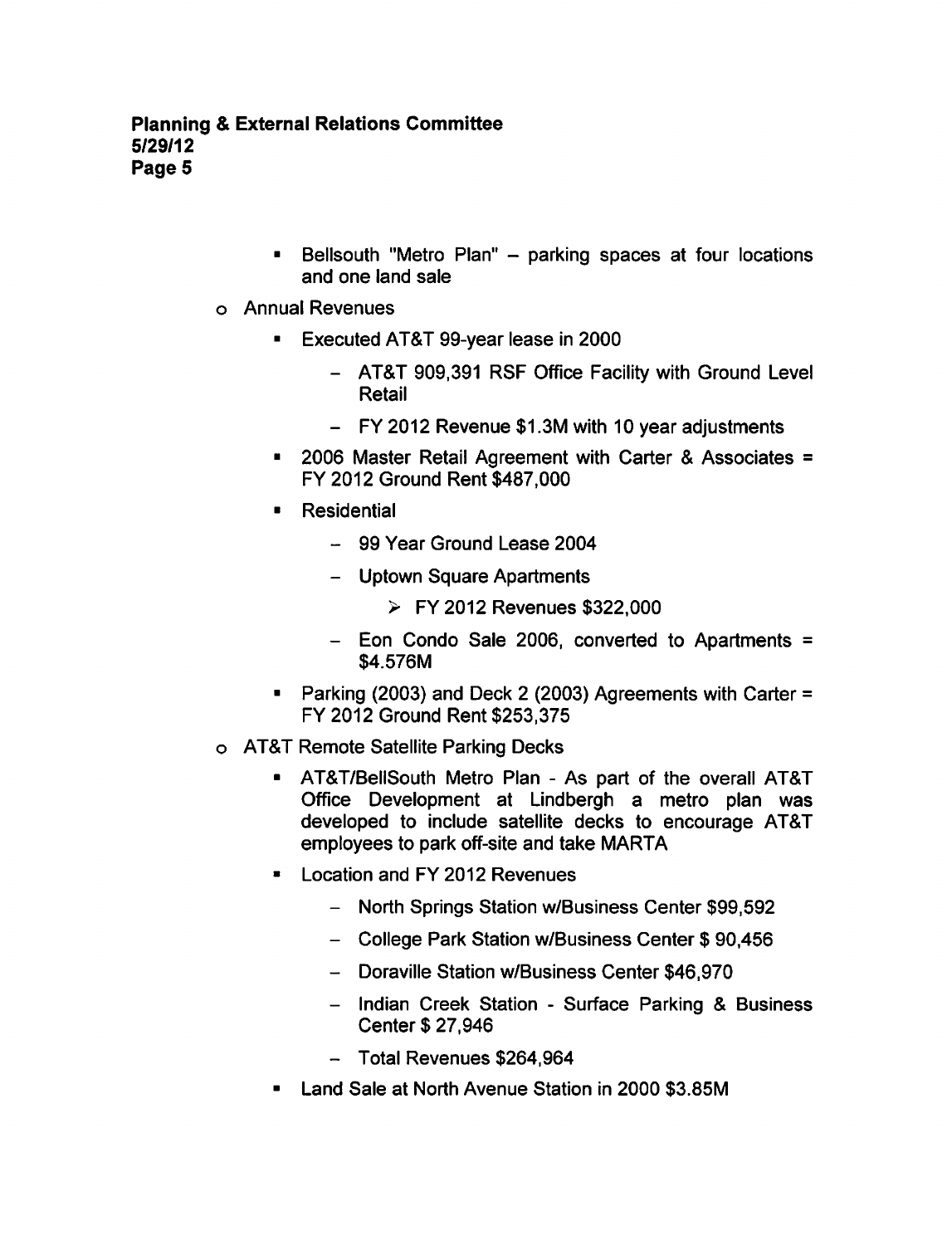# Postponed / Cancelled Projects

- Avondale Station Decatur Housing Authority (DHA)
	- Redevelopment of South Parking Lot
	- $o$  Intergovernmental Agreement DHA
	- 271 Mixed-Income Units, 120Condos
	- $\circ$  14,000 sq. ft. Retail
	- o \$3 Million Awarded for Parking Garage and Bus Intermodal
	- Delays Economy terminated Project
- North Springs Station Mixed-Use
	- 14 Acres in City of Sandy Springs
	- RFP issued in 2006
	- RFP cancelled in 2007 due to lack of response and uncertainty with zoning with Sandy Springs
	- Joint Proposal issued in 2010 For Gwinnett Tech
	- Funding for school cut from budget by Gov. Deal
- Medical Center Station Proposed Hotel VITA
	- 150,000-200,000 sq. ft. hotel
	- Assumption of St. Joseph's lease
	- $\circ$  Land appraised in 2011 = \$1,075,000
	- Hotel investors withdrew interest in August 2011

### Lessons Learned

- Anticipate change in partners with long-term ground leases
- o Parking decks are extremely expensive so decisions on the amount of replacement parking required, timing of construction and funding of a deck should be made on a case by case basis
- Based on Lindbergh Center experience, MARTA should make provisions for additional approval of retail tenants to ensure consistency or congruency with the adopted TOD guidelines

### TOD Guidelines (Adopted November 2010)

- Future Development Guided by MARTA Board Adopted TOD Guidelines
- MARTA'S Overarching TOD Strategic Goals:
- 1. Generate Greater Transit Ridership through clustering mixed use development around the stations and along corridors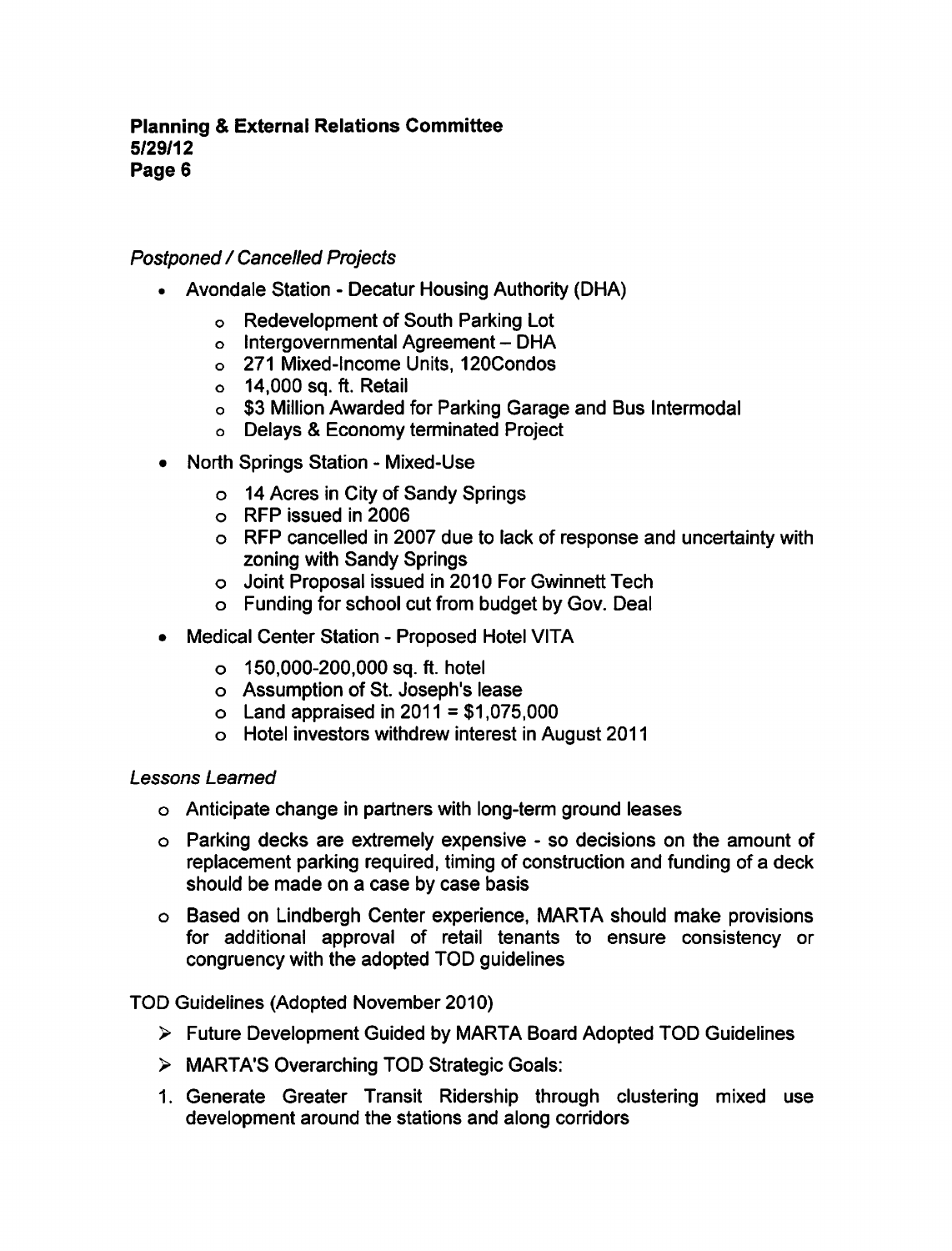- 2. Promote a sustainable, affordable and growing future for the people of Metro Atlanta, and
- 3. Generate a return on MARTA's transit investment through enhanced passenger revenues, greater federal support and development on MARTA property

Proposed Future Direction

- Short-term Direction Pro-Active not Re-active
	- Working with Partners to determine potential priorities
- Next Briefing: Identifying Potential TOD Priorities and Potential Station Access Projects (Summer 2012)

Mr. Daniels said if the TOD guidelines state a preference for ground leases rather than sales why were the last two transactions sales.

Dr. Crocker said the TOD guidelines were adopted in 2010. The last two transactions took place prior to the adoption.

Mr. Ashe asked if the identified Capital Improvements funds were MARTA money.

Dr. Crocker said yes. It is what MARTA actually spent on Capital Improvements.

Dr. Scott said in terms of Return on Investments (ROI), more rigorous financial back-up is needed.

Mr. Daniels said last year Lindbergh TOD came up in discussion as having number of flaws with transactions. The ROI is far below what it should be. Going forward, MARTA needs to have discussions with the development community.

Mr. Durrett thanked staff for the briefing. He said it is important for MARTA to have the capacity to understand these real estate transactions even if it means outsourcing.

Dr. Scott said there is a portion of extensive work that cannot be done in-house.

Dr. Crocker said MARTA currently has only three full-time staffers dedicated to TOD.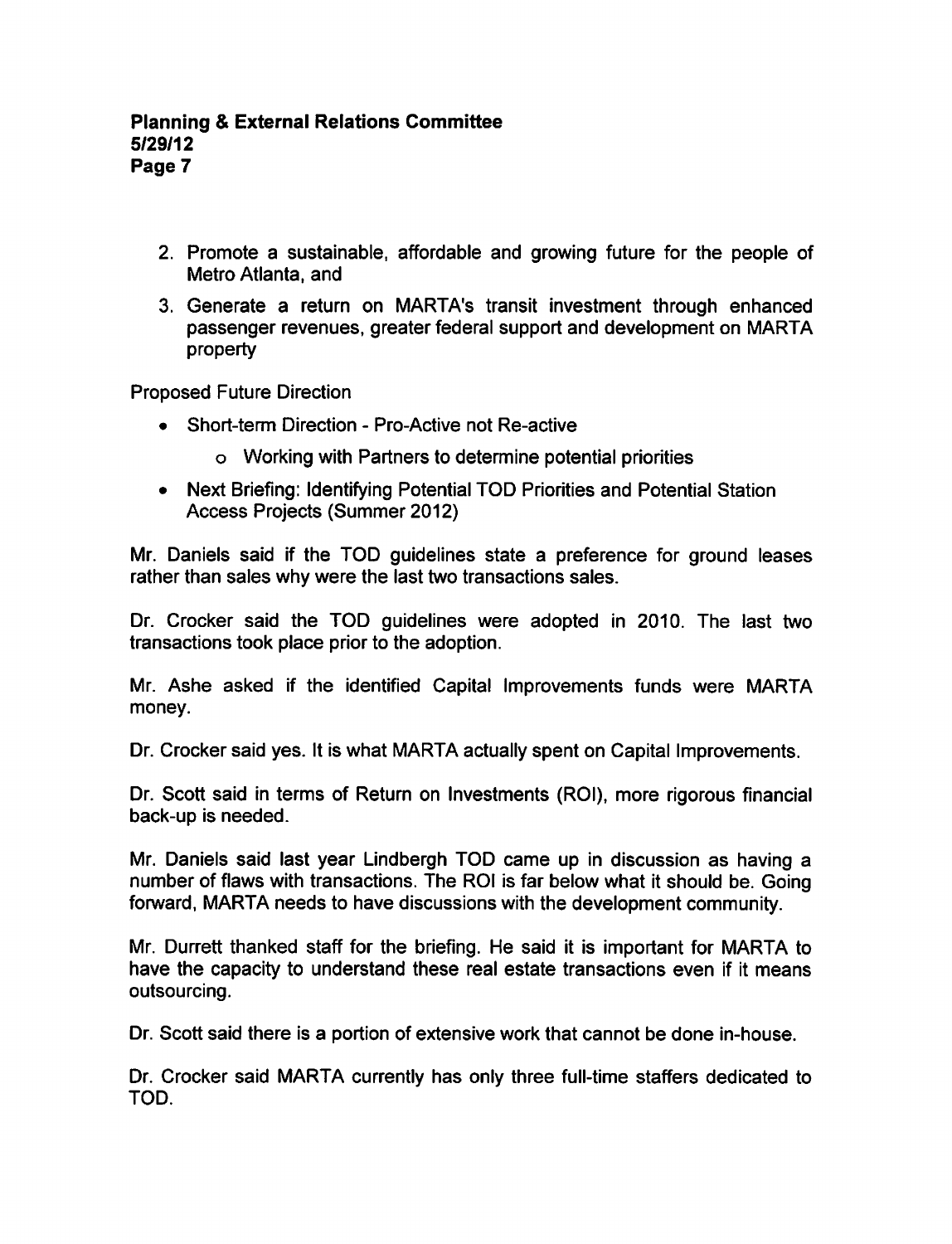Mr. Daniels encouraged staff to utilize the expertise and resources of Board Members.

Mr. Ashe said one priority is to foster TOD to generate ridership. He asked how is MARTA tracking ridership as it relates to TOD.

Dr. Crocker said currently it is not being done; however the Authority is looking to gain a graduate student intern to begin work on a model.

Mr. Ashe said he would be more comfortable with dollar amounts if the metrics were available.

Mrs. Butler said she has engaged with MARTA staff and the ARC. These transactions are very complex; the increased interest presents a unique opportunity for MARTA.

#### Briefing – Media Monitoring

Ms. Hodgson briefed the Committee on MARTA's Media Monitoring program.

In January 2011, MARTA entered into a one-year contract with Cision, a media monitoring service that searches and saves all MARTA's print, online and broadcast media coverage. In January 2012, the service was extended through the end of Fiscal Year 2012 (June 30, 2012).

Cision Media Monitoring Service Features

- Provides almost immediate access to news
	- Print
	- Online
	- Broadcast
- Enables MARTA to organize, distribute and analyze news coverage
- Quick access to video clips assists staff with media training for our subject matter experts
- Includes 20 video downloads that can permanently be saved
- One-year \$11,140 contract began in January 2011 (six-month extension to June 30, 2012)
	- Original contract included 3-month social media monitoring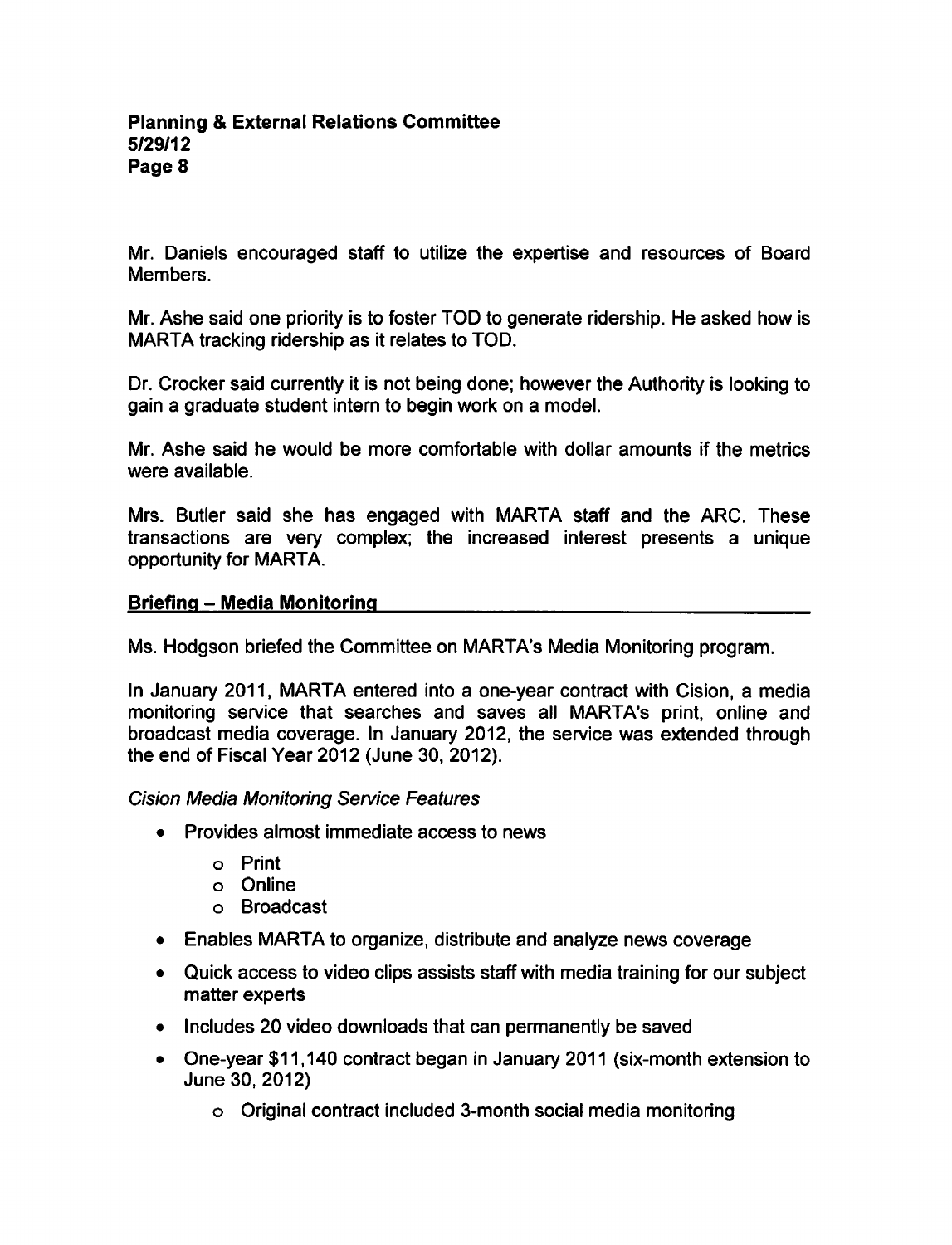Analysis of News Stories - 1st Quarter (January to March 2012)

- Media Mix
	- o A majority of MARTA's stories came from television, news websites and blogs
		- **News websites and online versions 366**
		- **Television 214**
		- Blogs-111
		- **-** Daily Newspapers 20
		- **News services 10**
		- **Social Networking 3**
- Tone
	- Positive Either entirely positive or very few negative or dissenting points
	- Negative Either entirely negative or primarily negative
	- o Neutral Purely informational, general mention of MARTA, balanced
	- MARTA received more positive than negative stories in the first quarter. Out of 473 stories, 279 (59%) were tagged as positive or somewhat positive and 194 (41%) were characterized as negative or somewhat negative. There were 251 neutral stories.
	- MARTA's positive media coverage had slightly higher publicity value than its negative coverage.
	- $\circ$  Positive coverage \$583,121 Negative coverage \$583,093
	- MARTA's positive news coverage focused on take MARTA/access to MARTA messages, system improvements/customer amenities, expansion plans, community service, and our partnership programs
	- Negative news coverage focused on external investigations involving MARTA, the regional transportation referendum, safety and legislative action
- Subject Matter examples include stories about  $\bullet$ 
	- System Improvements/Customer Amenities
		- Out of 62 stories, MARTA received 90% positive (56 stories) pieces and 10% negative (six stories); the few negative stories covered station signs missing in the North Springs parking lot and the need for a bus tracking application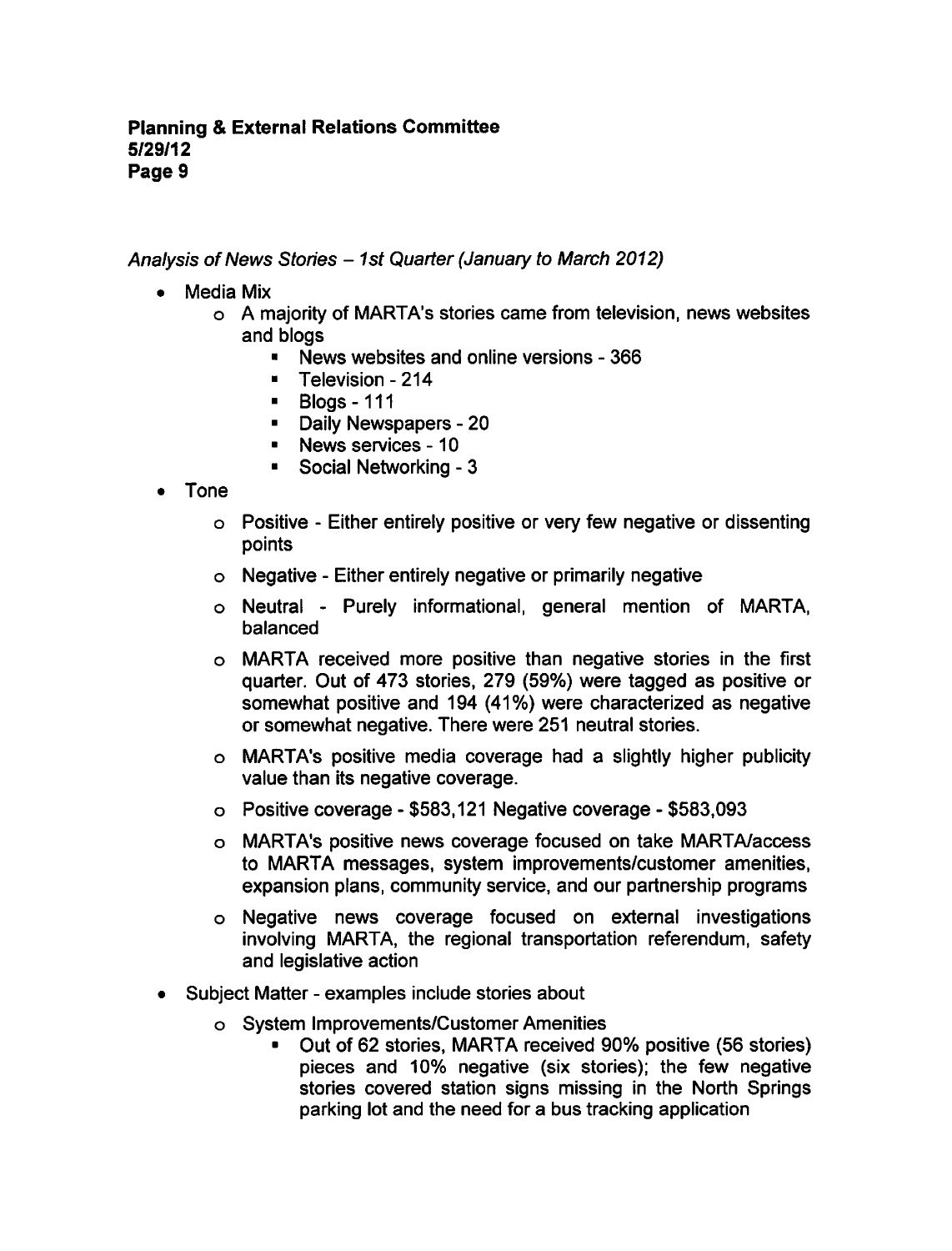- Legislative Action
	- **There were 39 stories dealing with legislative action taken** during the 2012 General Assembly. The majority  $-51\%$  (20 stories) - were positive and 49% (19 stories) were negative
- Regional Transportation Sales Tax Referendum
	- Out of 62 stories, 43 percent (26 stories were positive and 57 percent (34 stories) were negative
- "Take MARTA'VAccess to MARTA  $\Omega$ 
	- Out of 76 stories, 92% (59 stories) were positive and 8% (five stories) were negative
- Outside Investigations Involving MARTA  $\mathbf{o}$ 
	- MARTA received the most negative coverage about external investigations that involved MARTA (two employees arrested for non-MARTA-related activities); 54 stories fell into this category and all were negative
- Safety  $\Omega$ 
	- Stories about safety this quarter were 91% negative due  $\blacksquare$ almost entirely to the Channel 2 and AJC reports on a 2012 FTA Audit; the other 9% (three stories) were positive
- Expansion
	- In the first quarter, MARTA earned positive coverage for 97 percent (28 stories) of its expansion stories; Only one story was negative
- Earned Media versus Other  $\bullet$ 
	- o Earned Media includes any media story generated from a press release or event that MARTA manages or organizes
		- Out of 740 stories from January to March 2012, 20% were generated by MARTA's media relations initiatives
	- o Other includes a media generated story, incident, customer complaint or public complaint

### Findings and Recommendations

- Capitalize on the popularity of our "Take MARTA" message
- Continue to regularly highlight system improvements
- Grow MARTA partnership programs and projects (Atlanta Streetcar, Buckhead Pedestrian Bridge)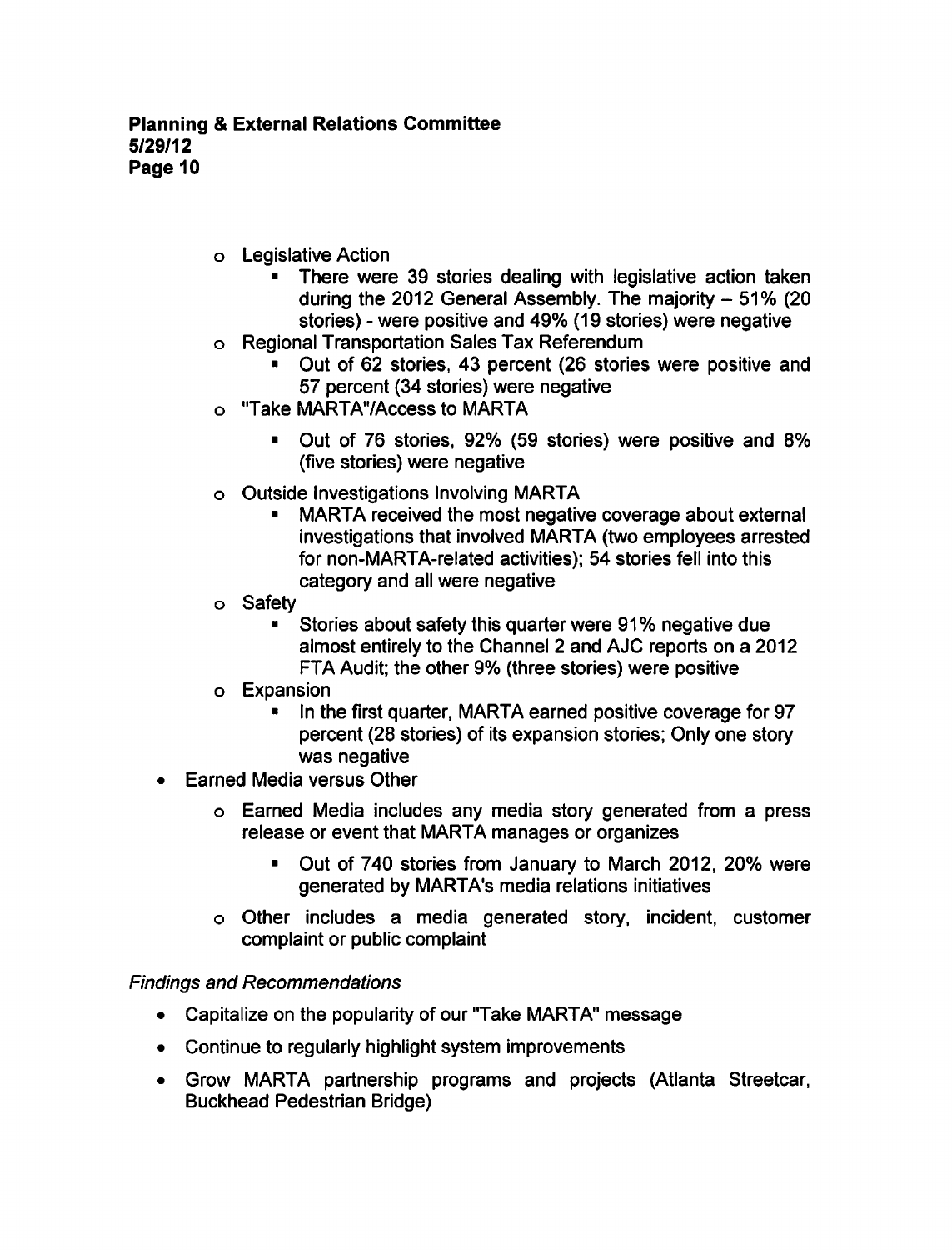- Mitigate negative stories by continuing to provide timely and accurate information and taking appropriate action to address the issue.
- Create a library of positive news stories to regularly pitch to media
- Target television news due to its extended reach and high publicity value

Mr. Daniels thanked staff for the briefing. Moving forward, he asked that the information is benchmarked quarter to quarter versus year to year. He said he would like more information on how often the positive messages are conveyed.

Mrs. Ellison Southall asked if MARTA pitches its own positive stories.

Ms. Hodgson said yes.

Mr. Harris said MARTA is trying to developing better relationships with mainstream media.

Mrs. Ellison Southall said it would be good to have conversations with the press and ask why they are not picking up more positive messages.

Mrs. Butler asked that the Committee receive Media Monitoring updates on quarterly basis, along with any initiatives staff is considering.

### Briefing - Nuisance Behavior

Mrs. McClendon briefed the Committee on MARTA's Nuisance Behavior Program.

- In the most recent Quality Of Life (QOS) survey, the top nuisance behaviors identified by customers were panhandling/solicitation, talking loudly on phones and listening to loud music
- Based on the impacts of these behaviors and instead of developing a campaign tied to specific time tables, MARTA will conduct an ongoing and diverse communications effort
- MARTA will reinforce the individual messaging content with new signage, announcements, viral videos (tied into music and customer contests), printed materials, radio ads, print ads and social media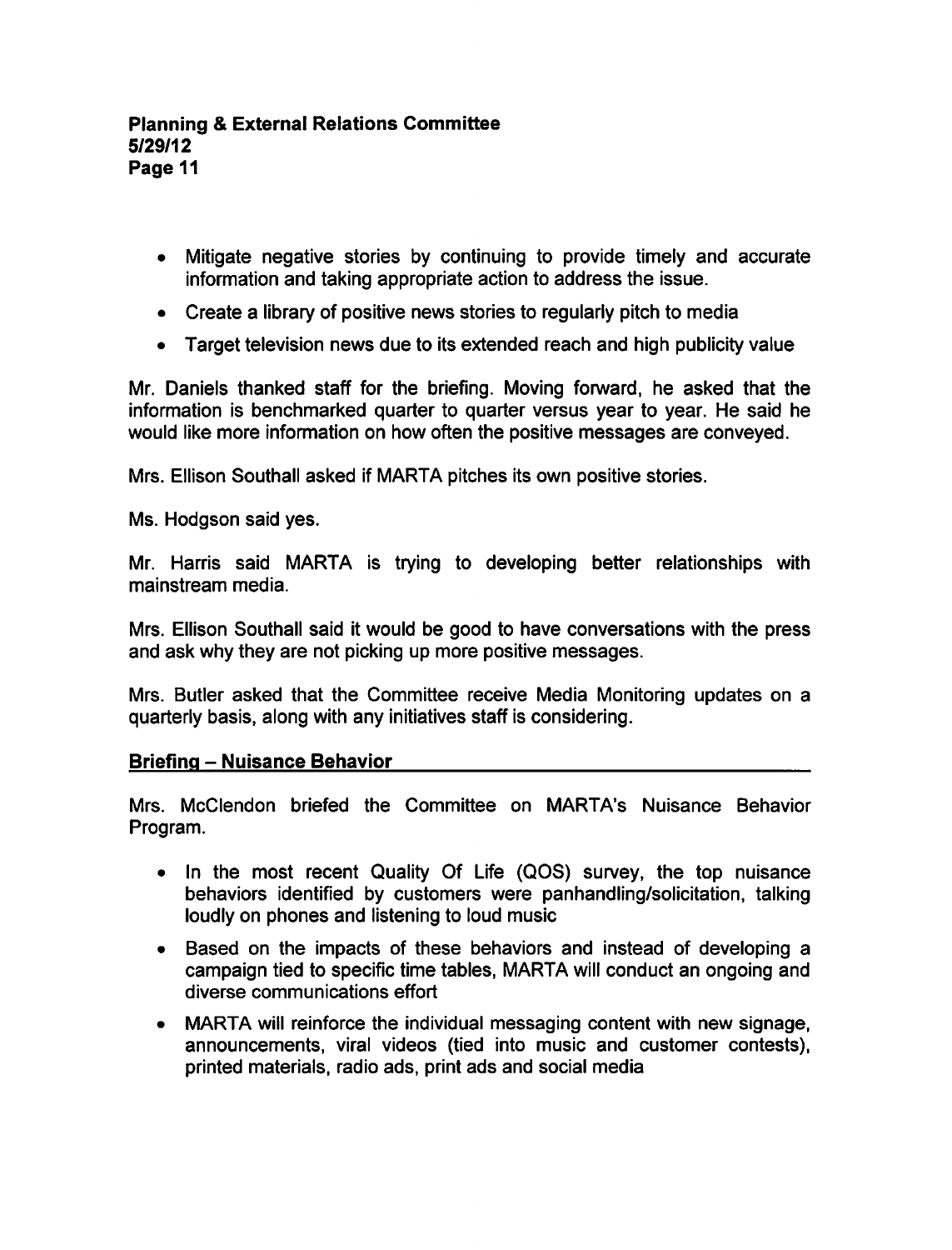- Enforcement will be a key element of this communication outreach program; MARTA Police will enforce these proper behavior(s) during their daily policing activities throughout the MARTA system.
- $\bullet$  The key objective of this communication effort is to provide a more hospitable and comfortable riding environment for customers. Additionally, MARTA expects to:
	- 1. Encourage new customers to view the system as safe and secure
	- 2. Encourage regular customers to ride more frequently; and
	- 3. Reduce incidents of assault(s) and verbal abuse targeted at drivers and front line staff

Mr. Daniels asked where will the new signage be placed.

Mrs. McClendon said on MARTA's rolling stock and inside of stations.

### **Briefing - Public Hearing Results**

Mr. Haggard briefed the Committee on the results of the Public Hearings for the FY 2013 Operating and Capital Budgets.

Public Hearings were held on Tuesday, May 15, 2012 at Maloof Auditorium in Decatur and at the North Fulton Service Center in Sandy Springs. Public Hearings were also held on Thursday, May 17, 2012 at the Atlanta City Hall and the College Park Public Safety Complex.

### **Advertisement**

- Fiver Distribution
	- Libraries in North and South Fulton, DeKalb County and City of **Atlanta**
	- ARC-PIAG Post
	- Churches in North and South Fulton, DeKalb County and City of Atlanta
	- Torah Day School
	- o Concerned Black Clergy
	- DeKalb Seniors
	- Welcome All Recreation Center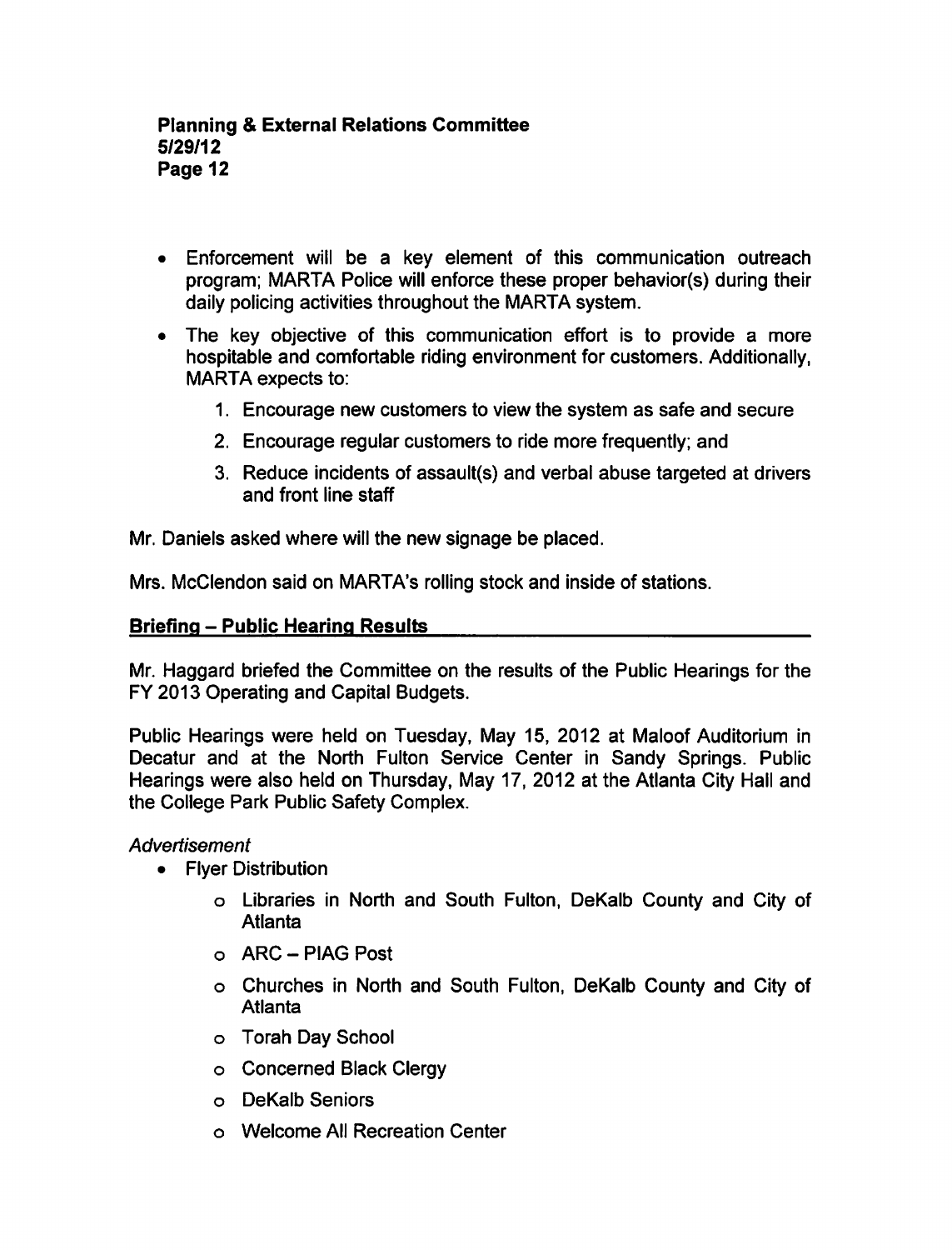# Planning External Relations Committee 5/29/12 Page 13

- Fulton County Government Center
- North and South Fulton Service Centers
- Burdett Recreation Center
- Flyer Distribution via email
	- o All senior center and high rises in database North and South Fulton, DeKalb County and City of Atlanta
	- o City of Atlanta Neighborhood Planning Units (NPUs) 26
- System-wide distribution on all buses and trains (80K)  $\bullet$

### **Attendance**

- Maloof Auditorium Attendance 7: Speakers 3: Media 1  $\bullet$
- North Fulton Service Center Attendance 2; Speakers 1; Media 0  $\bullet$
- Atlanta City Hall Attendance 13; Speakers 5: Media 0  $\bullet$
- $\bullet$ College Park Public Safety Complex - Attendance 3; Speakers 2; Media 0

### Additional Community Meeting(s)

• Monday, May 21, 2012 – South Fulton Service Center, College Park

### Public Hearing Comments

- Public Comment Line  $-$  two received, opposing the Mobility fare increase
- $\bullet$  Emails 0
- $\bullet$  Petitions  $-0$

### Other Matters

Mrs. McClendon made the following announcements:

- APTA's Rail Rodeo and Rail Conference will be held May  $31 -$  June 6, 2012 in Dallas, TX
- Fulton County Jurisdictional Briefing will be held on June 13, 2012
- June 21, 2012 is Dump the Pump Day